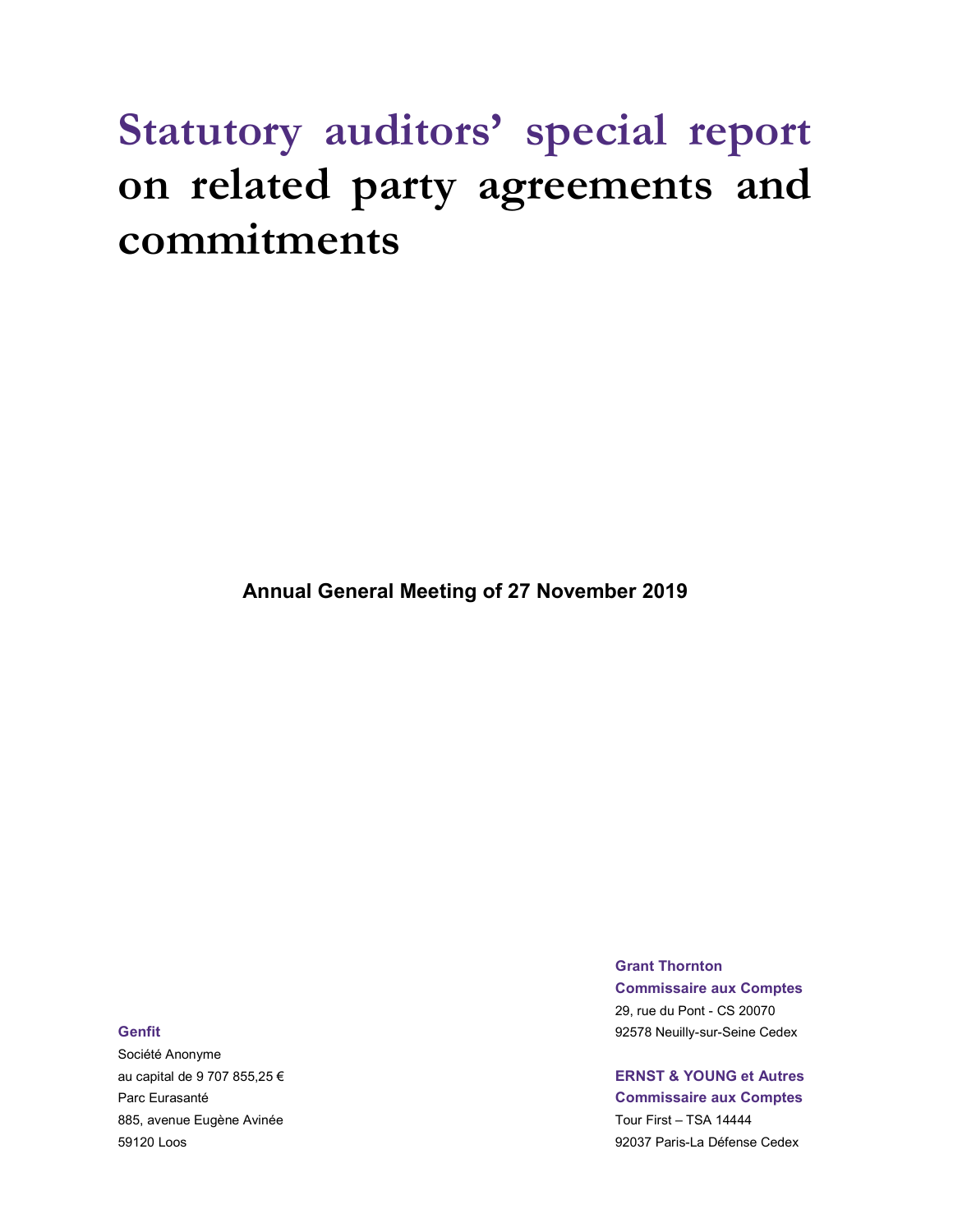### Statutory auditors' special report on related party agreements and commitments

## Genfit Annual General Meeting of 27 November 2019

This is a translation into English of a report issued in French and it is provided solely for the convenience of English-speaking users.

This report should be read in conjunction with, and construed in accordance with, French law and professional standards applicable in France.

To the Shareholders,

In our capacity as statutory auditors of your Company, we hereby present to you our report on related party agreements and commitments authorized and entered into during the financial year, which received the prior authorization of your Board of Directors on 2 September 2019 and on 18 October 2019, and of which we were informed on 15 October 2019 and on 23 October 2019, in accordance with Article L. 225-40 of the French Commercial Code (Code de commerce).

We are required to inform you, on the basis of the information provided to us, of the terms and conditions of those agreements and commitments indicated to us, or that we may have identified in the performance of our engagement, as well as the reasons justifying why they benefit the Company. We are not required to give our opinion as to whether they are beneficial or appropriate or to ascertain the existence of other agreements and commitments. It is your responsibility, in accordance with Article R. 225-31 of the French Commercial Code (Code de commerce), to assess the relevance of these agreements and commitments prior to their approval.

We performed those procedures which we deemed necessary in compliance with professional guidance issued by the French Institute of Statutory Auditors (Compagnie nationale des commissaires aux comptes) relating to this type of engagement. These procedures consisted in verifying the consistency of the information provided to us with the relevant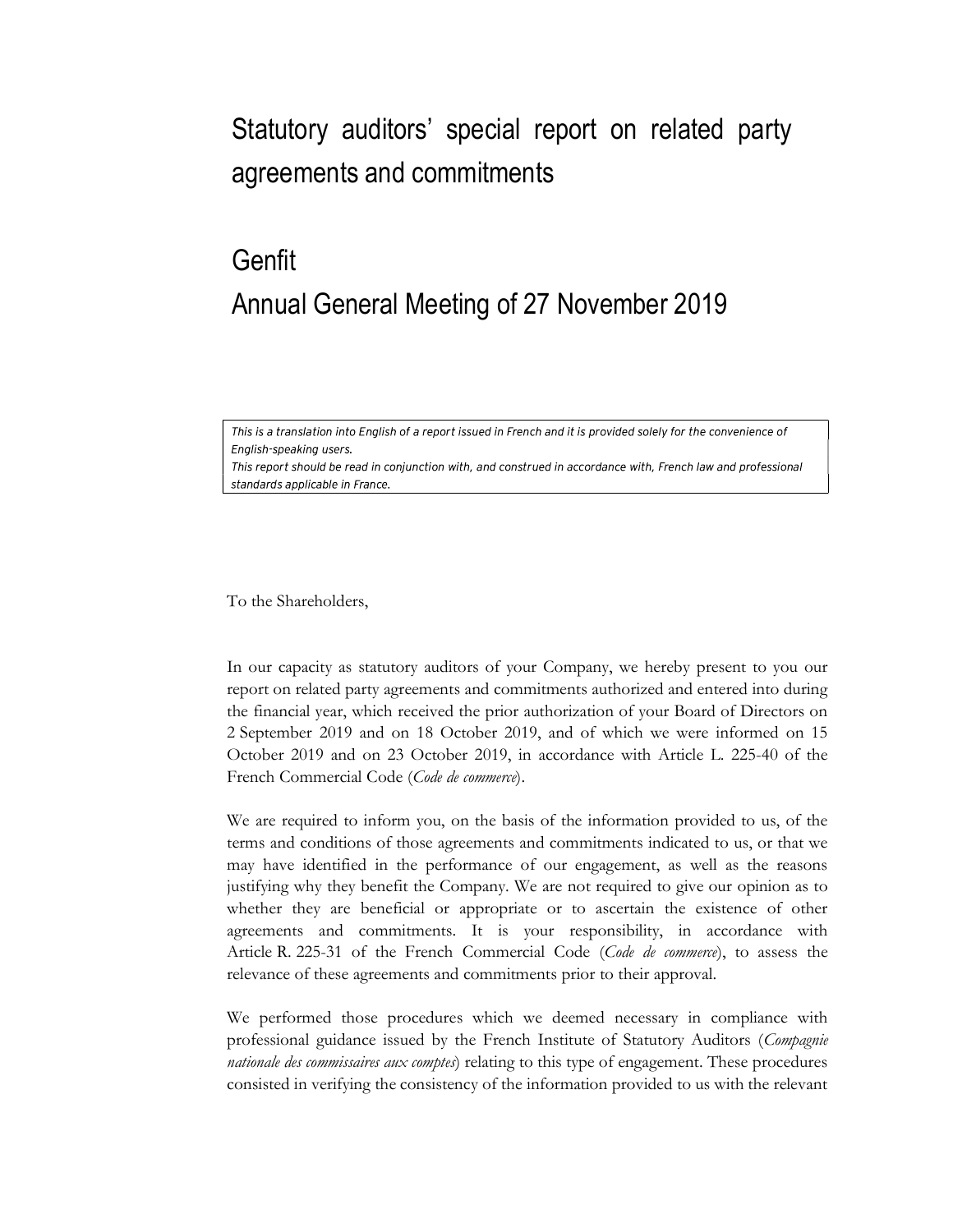| <b>Grant Thornton</b>   | Société Genfit                             |
|-------------------------|--------------------------------------------|
| Ernst & Young et Autres | Annual General Meeting of 27 November 2019 |

Page 3 / 5

#### source documents.

### 1 Agreement between the Company and Mr Jean-François Mouney and Mr Pascal Prigent

#### 1.1 Nature and purpose

Compensation agreements resulting from the decisions of the Board of Directors dated 13 March 2019 and 2 September 2019 to provide Mr Jean-François Mouney, Chief Executive Officer of the Company when the agreement was signed, who became Chairman of the Board of Directors by decision dated 2 September 2019 which came into force on 16 September 2019, and Mr Pascal Prigent, Vice President of Marketing and Commercial Development of the Company when the agreement was signed by him in his capacity as member of the Company's Executive Board, who became Managing Director by decision dated 2 September 2019 which came into force on 16 September 2019, with coverage for liabilities and expense advances in respect of any matter arising from the performance of their duties for the Company.

#### 1.2 Conditions

These decisions will take effect on 16 September 2019. No expense has been borne in this respect to date.

#### 1.3 Reasons justifying why the Company benefits from this agreement

Your Board of Directors justified these agreements as follows: to prevent the risk of damage to the Company's reputation due to the insolvency of a Director or a member of its Executive Committee following a third-party claim, and to retain/attract its Directors following the significant increase in their liability further to the listing of the Company's shares on the NASDAQ.

#### 2 Agreement between the Company and Mr Pascal Prigent

#### 2.1 Nature and purpose

Agreement resulting from the decisions of the Board of Directors dated 2 September 2019 and 18 October 2019 aiming to define the principles and criteria of calculation, allocation and award of the Managing Director's compensation:

 Non-compete clause: given the nature of his duties and in the event of his term of office being terminated, Mr Prigent shall refrain from providing advice, offering his services or performing any activity that competes directly with that of the Company for a period of one (1) year from the effective termination of his activity within the Group. In return for this non-compete obligation, Mr Prigent shall receive, one month after the effective termination of his activity within the Group, compensation equal to (i) twelve (12) months of fixed remuneration, calculated on the basis of the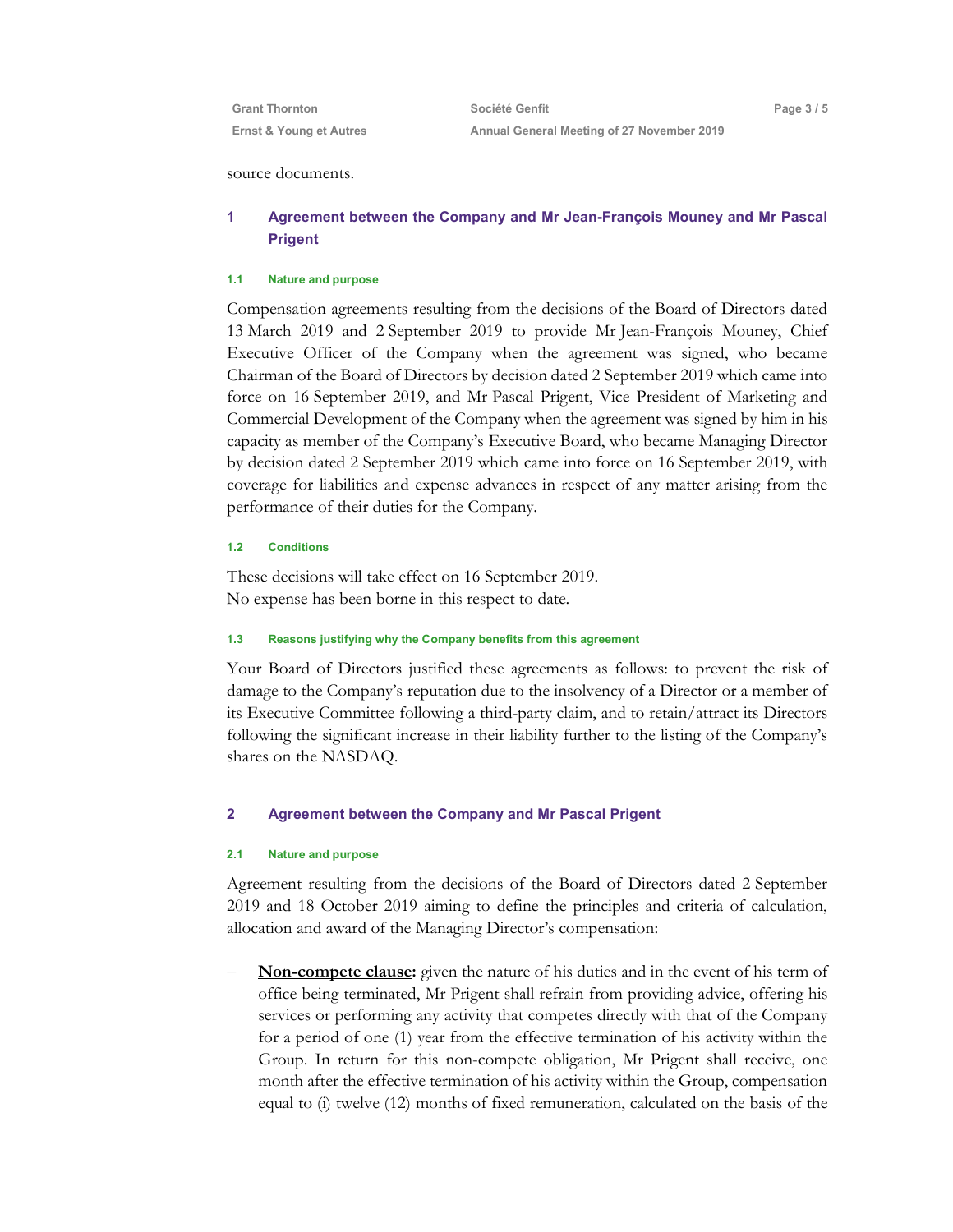gross amounts due in respect of the last twelve completed months and (ii) the amount of variable remuneration due in respect of the previous financial year. The Company may, at Mr Prigent's express request, release him from the obligation under this noncompete clause, on the understanding that such a request may only be granted by the Company after expiry of a period of twelve (12) months from the date on which Mr Prigent takes up his duties. In such a case, Mr Prigent shall be required to return the above-mentioned compensation, adjusted prorata temporis taking into account the remaining duration of his non-compete obligation (calculated based on the number of days remaining). In the event of breach of this non-compete clause by Mr Prigent, the latter shall immediately repay the compensation provided for hereabove, and in addition, shall be liable to the Company for a fixed penalty of twelve (12) months of his fixed remuneration, calculated on the basis of the last gross monthly amount.

Severance pay: in the event of his term of office being terminated by decision of the Board of Directors, except in the case of serious misconduct ("faute grave") within the meaning of French labour law, Mr Prigent shall receive severance pay equal to (i) twelve (12) months of fixed remuneration, calculated on the basis of the gross amounts due in respect of the last twelve completed months and (ii) the amount of variable remuneration due in respect of the previous financial year. This severance pay shall be paid one month after the effective termination of his activity within the Group, after the Board of Directors has verified that the performance conditions set out below have been fulfilled, in accordance with Article L. 225-42-1 of the French Commercial Code (Code de commerce). The severance pay shall not be paid if Mr Prigent leaves the Company on his own initiative to take up new duties or if his duties within the Group change.

These performance conditions were specified by decision of the Board of Directors dated 18 October 2019, as follows:

The severance pay shall be paid on condition that at least one of the following three criteria or events has been met or has occurred:

- $\checkmark$  elafibranor has received a Marketing Authorization from the FDA or the EMA in NASH or PBC, or NIS4 has obtained FDA approval or CE marking in Europe;
- an agreement for the licencing of the rights to exploit elafibranor or NTZ has been signed for the US market and/or for at least two of the five largest European markets (Germany, France, Italy, the UK, Spain) and/or for Japan;
- $\checkmark$  a transaction has been performed obtaining the backing of a biopharmaceutical group, and the valuation used for this transaction is at least equal to the market valuation of the Company.

This severance pay shall not be paid if Mr Prigent leaves the Company to take up new duties or if his duties within the Group change, or if he has the possibility of claiming his retirement benefits in the short term.